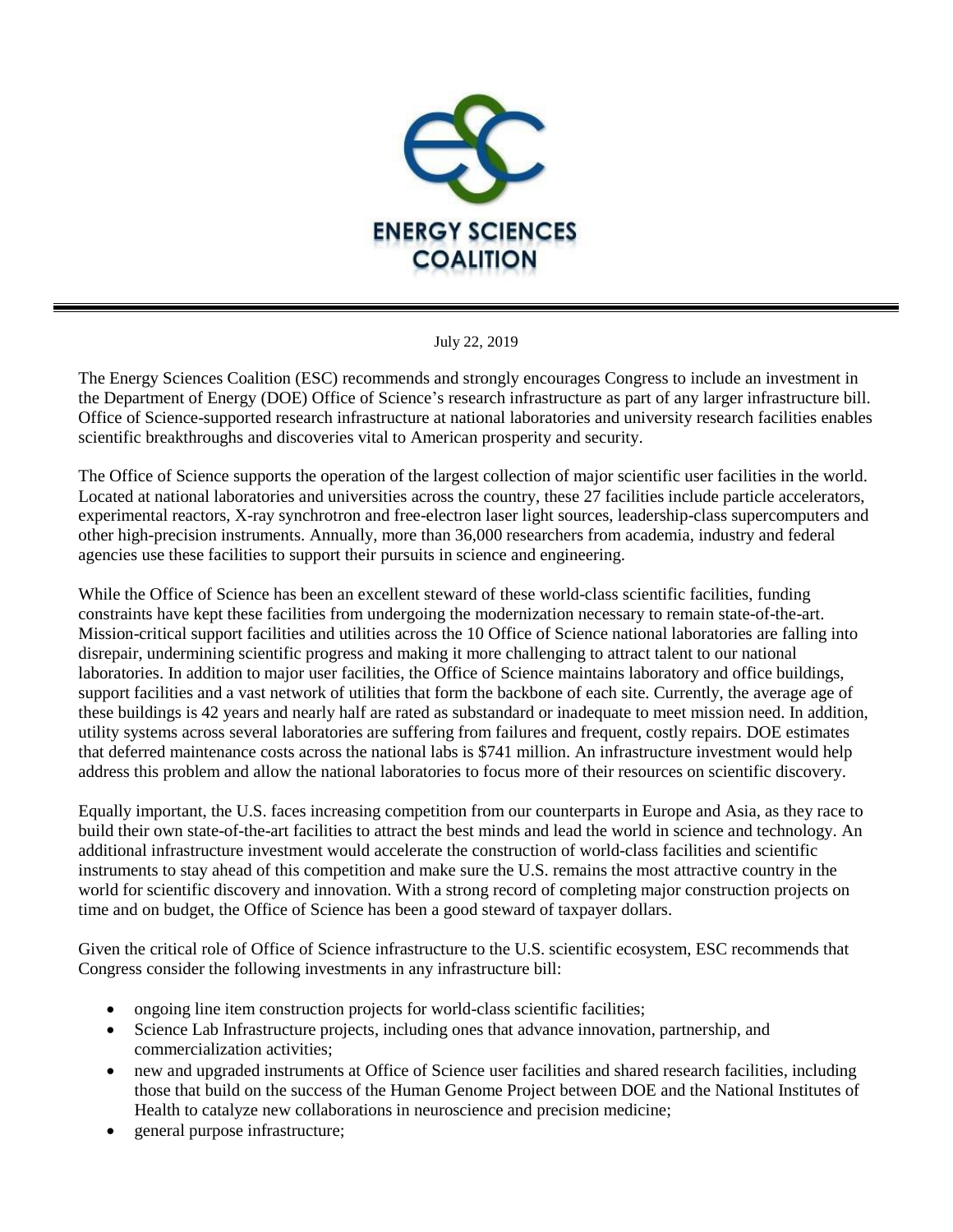- high-performance computing and networking infrastructure leveraging new Artificial Intelligence and Machine Learning (AI/ML) applications;
- mid-scale instrumentation for novel, state-of-the-art tools at user facilities to significantly enhance diagnostic and visualization capabilities; and
- research centers and targeted workforce investments to maintain U.S. competitiveness, such as multidisciplinary quantum science and technology centers, quantum foundries, fellowships, and early career research programs.

Thank you for your consideration on this important topic. Targeted infrastructure investments at Office of Sciencesupported facilities would have a significant return on investment. In the short-term, such investments would create construction jobs and increased economic activity, while in the long-term they would spur discoveries and innovation, creating the jobs and technologies of tomorrow.

| Contacts: | <b>Christopher Carter</b> | Leland Cogliani        |
|-----------|---------------------------|------------------------|
|           | Co-chair                  | Co-chair               |
|           | 610-216-5656              | 202-289-7475           |
|           | ccc317@lehigh.edu         | Leland@lewis-burke.com |
|           |                           |                        |

*The Energy Sciences Coalition (ESC) is a broad-based coalition of organizations representing scientists, engineers and mathematicians in universities, industry and national laboratories who are committed to supporting and advancing the scientific research programs of the U.S. Department of Energy (DOE), and in particular, the DOE Office of Science.*